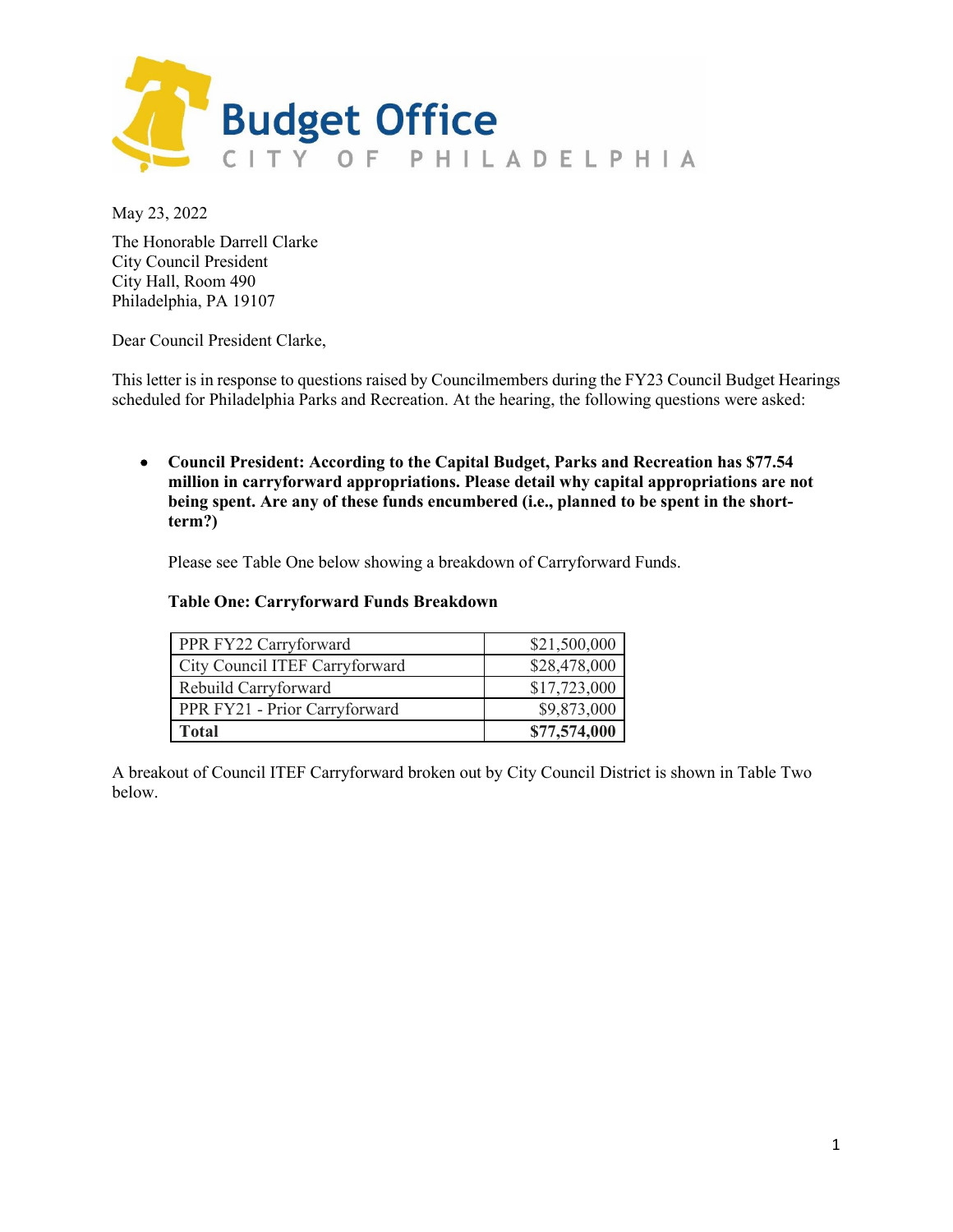

| <b>Council District</b> | Carryforward<br>Balance** | <b>Non-Committed PPR Balance**</b> |
|-------------------------|---------------------------|------------------------------------|
| One                     | \$<br>1,403,000           | \$<br>57,765                       |
| Two                     | \$<br>2,109,000           | \$<br>89,500                       |
| Three                   | \$<br>4,476,000           | \$<br>507,275                      |
| Four                    | \$<br>1,442,000           | \$                                 |
| Five                    | \$<br>3,321,000           | \$<br>1,272,017                    |
| <b>Six</b>              | \$<br>2,653,000           | \$                                 |
| Seven                   | \$<br>2,249,000           | \$                                 |
| Eight                   | \$<br>3,883,000           | \$                                 |
| Nice                    | \$<br>4,056,000           | \$<br>5,649                        |
| Ten                     | \$<br>2,886,000           | \$                                 |
| <b>Total</b>            | \$<br>28,478,000          | \$<br>1,932,208                    |

### **Table Two: City Council PPR ITEF by Council District\***

\* *Table Two shows City Council PPR ITEF only. City Council also has ITEF in Finance.* 

\*\* *Carryforward Balance represents appropriations for unencumbered funds. Non-Committed represents available balance of funds that have not received a signed council letter committing funds to a project.*

The \$77,574,000 is a representation of the carryforward in the Budget and does not reflect the following:

- This total does not differentiate funding already committed to projects but not encumbered. i.e., although a funding letter may have been signed committing the funds to a specific project, all the funding may not have been encumbered depending on the phase of the project (for e.g., if a project is in the design phase, construction funds will show as available carryforward even though they have been committed).
- We have several large multi-million PPR Capital as well as Council ITEF funded projects in progress that required accumulating Capital funds over several fiscal years to be able to initiate projects.
- In some cases, we have to wait for grant funding to become available in a future fiscal year but have to demonstrate availability of match funds in the Capital budget to apply.
- FY22 Capital funding only became available in March of 2022 but contributes to the carryforward figure for FY23. Most FY22 projects have already been initiated for design.
- ReBuild funds which are not under the purview of PPR are also included in this balance.

Please contact my office for further information.

Thank you,

Kathryn Ott Lovell Commissioner Parks and Recreation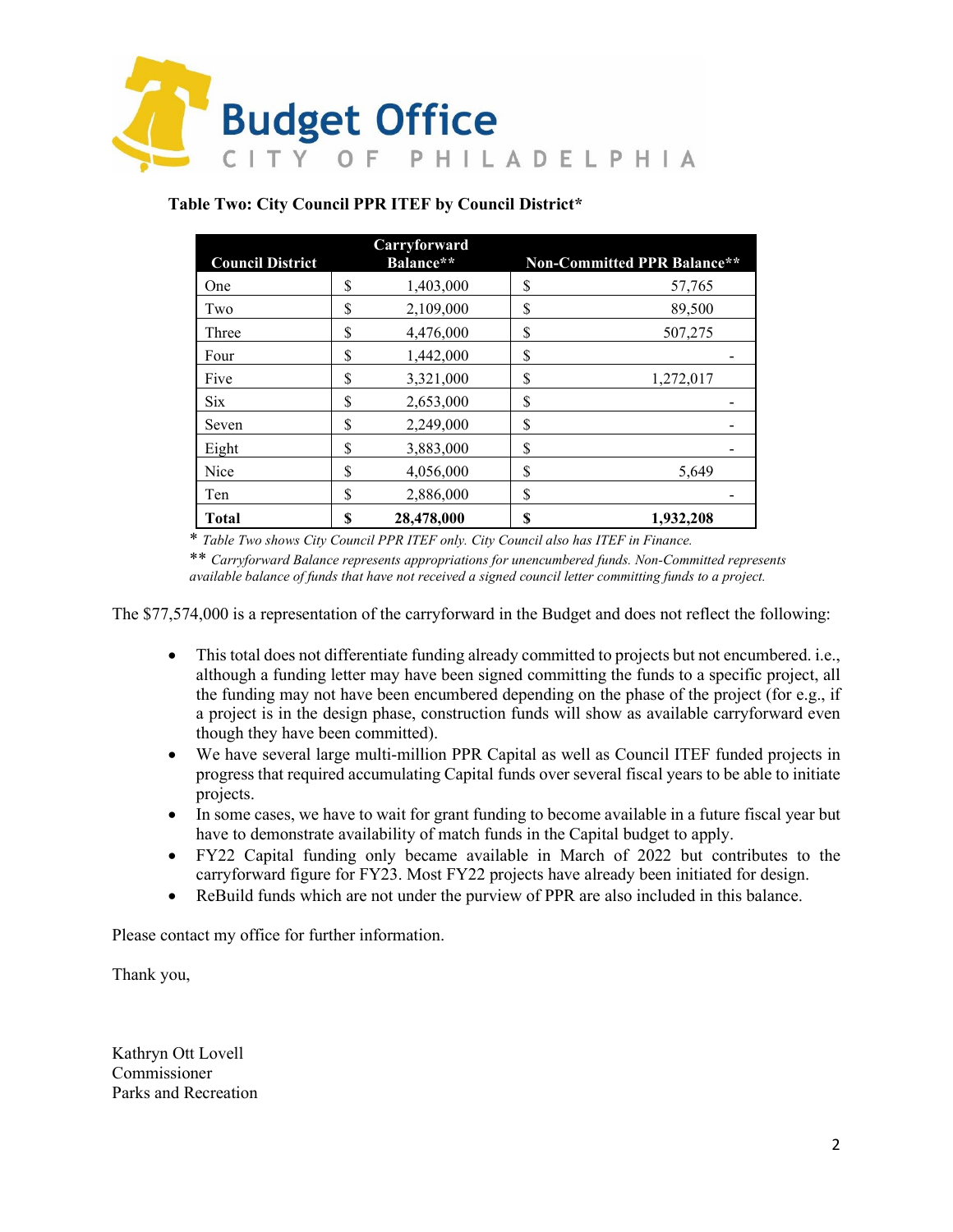

May 23, 2022

The Honorable Darrell Clarke City Council President City Hall, Room 490 Philadelphia, PA 19107

Dear Council President Clarke,

This letter is in response to questions raised by Councilmembers during the FY23 Council Budget Hearings scheduled for Philadelphia Police Department. At the hearing, the following questions were asked:

• **Council President Clarke: I would like OHR and PPD to have a defined strategy and budget and timeline on recruitment. Please provide a cross review of application processes from OHR to Police. I would like to see the number of individuals who took the test, residents vs. non-residents, etc. Please provide a breakdown of recruitment efforts and demographics of those who applied.**

PPD's recruitment strategy has expanded since receiving the residency waiver from OHR. As we continue our recruiting efforts in the city and have now expanded beyond city limits. PPD has prioritized recruitment at Historically Black Colleges and Universities (HBCUs) and are already scheduled to have a presence at Lincoln, Delaware St., and Cheyney Universities. This recruitment runs concurrently with continued efforts at Strayer, CCP, Manor, LaSalle, Drexel, Temple, Chestnut Hill, Rosemont, BCCC, and Neumann Universities and Colleges. These are an example of schools we recruit at regularly.

Also, with the waiver PPD has expanded military recruitment. We are creating a partnership with the PA National Guard and the Military Police Regimental Association. We are also putting a proposal together to advertise in the Military Times Magazine. Chief Cram has been assisting in our military efforts. Our efforts in the city will continue. The recruiters are in the neighborhoods, at shopping centers, career fairs, gyms, and schools. We are hosting a Law Enforcement, Diversity Career Fair at Temple University on May 14th. Furthermore, PPD has partnered with Temple University to provide informational sessions to help applicants prepare for the reading test.

In addition, the PPD met with City of Philadelphia OHR to streamline the application process in an effort to get applicants into the hiring process as quickly as possible. Application periods will open every three months and remain open for 30 days. PPD does not have the demographics of people who have applied. OHR provided information that race cannot be a question on the application. Please see Appendix A for statistics and demographics PPD has gathered once an applicant has reached our phase.

#### • **Councilmember Clarke: Please detail the recruitment dollars in your FY23 Budget. What is the \$125,000 for? How is it broken down?**

The PPD submitted a justification during the FY23 Budget process for recruitment. PPD requested funding to support recruiting by bolstering external messaging costing \$75,000. In addition, PPD requested funds to acquire new technology such as smart devices and data plans for mobile processing platforms costing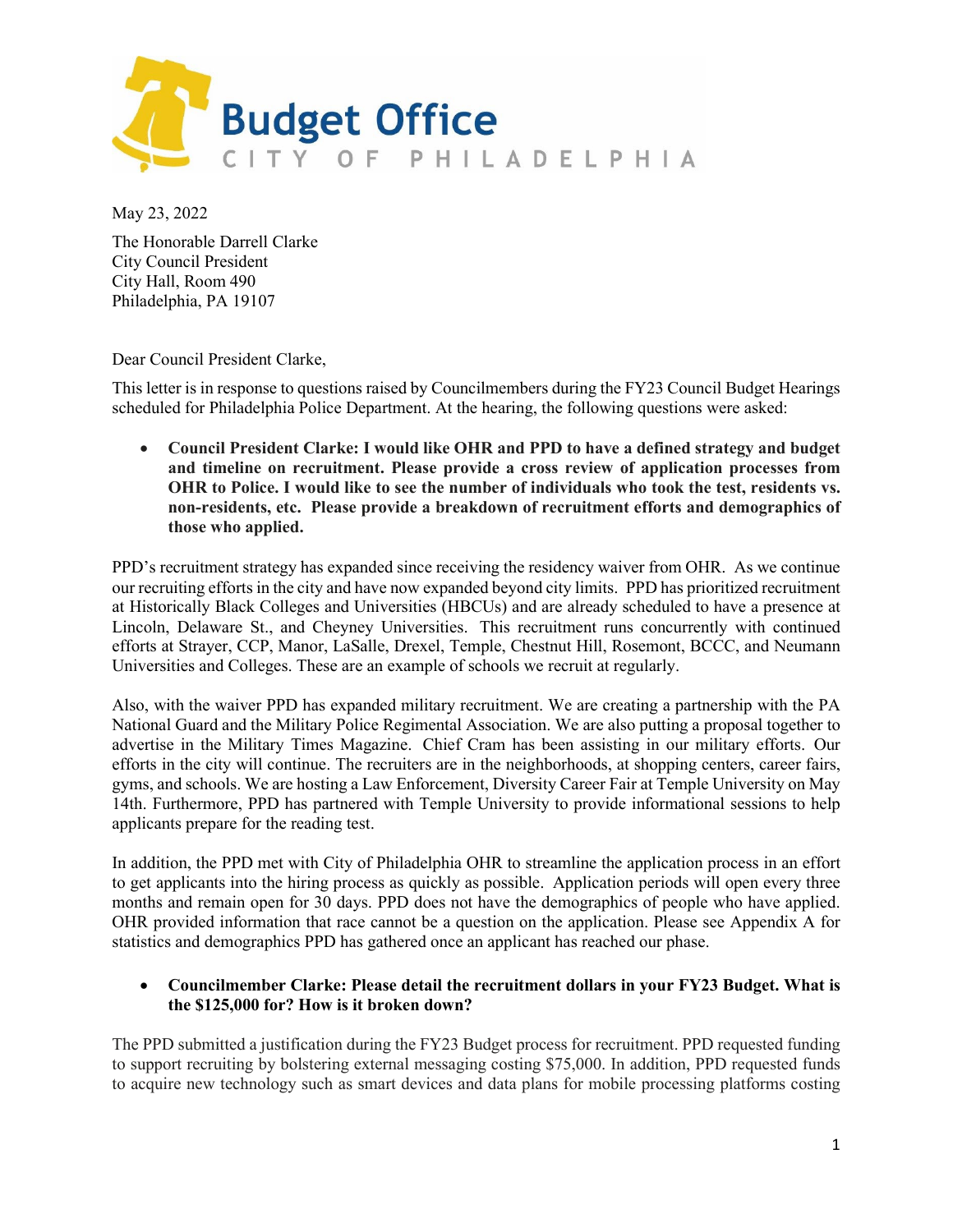

\$5,000 and a 'web-based' Applicant Tracking System (ATS), to be tied to the infield mobile processing costing \$45,000. A summary of PPD's request is shown in the Table One below.

#### **Table One: Summary of PPD's Recruitment Request for the FY23 Proposed Budget**

| <b>Summary of Request</b> |             |             |             |             |             |  |  |  |  |  |
|---------------------------|-------------|-------------|-------------|-------------|-------------|--|--|--|--|--|
| Class                     | Fiscal 2023 | Fiscal 2024 | Fiscal 2025 | Fiscal 2026 | Fiscal 2027 |  |  |  |  |  |
| 100                       |             |             |             |             |             |  |  |  |  |  |
| 200                       | 125,000     | 75,000      | 75,000      | 75,000      | 75,000      |  |  |  |  |  |
| 300                       |             |             |             |             |             |  |  |  |  |  |
| 400                       |             |             |             |             |             |  |  |  |  |  |
| Other                     |             |             |             |             |             |  |  |  |  |  |
| Total                     | 125,000     | 75,000      | 75,000      | 75,000      | 75,000      |  |  |  |  |  |

Supporting detail for the request is shown in Table Two below.

#### **Table Two: Detail of PPD's Recruitment Request**

| <b>Supporting Detail - Classes Other Than 100</b> |                                              |         |        |        |        |        |  |  |  |
|---------------------------------------------------|----------------------------------------------|---------|--------|--------|--------|--------|--|--|--|
|                                                   |                                              | Fiscal  | Fiscal | Fiscal | Fiscal | Fiscal |  |  |  |
| Code                                              | <b>Object Classification</b>                 | 2023    | 2024   | 2025   | 2026   | 2027   |  |  |  |
| (1)                                               | (2)                                          | (3)     | (4)    | (5)    | (6)    | (7)    |  |  |  |
| 209                                               | Telephone & Communication                    | 5.000   |        |        |        |        |  |  |  |
| 240<br>Advertising & Promotional Activities       |                                              |         | 75.000 | 75.000 | 75.000 | 75.000 |  |  |  |
| 266                                               | Maint. & Support - Comp. Hardware & Software | 45.000  |        |        |        |        |  |  |  |
|                                                   | Total                                        | 125.000 | 75.000 | 75.000 | 75.000 | 75,000 |  |  |  |

#### • **Councilmember Thomas: How are areas for hit and run technology determined?**

The PPD uses mapping  $\&$  analysis tools to determine what geographic locations have highest concentration of hit  $\&$  run crashes reported. We have statistics that demonstrate that the highest concentrations of hit & runs occur in the same geographical areas where violent crime is reported. These areas would be the best candidates for technology like surveillance cameras and Automated License Plate Readers (ALPR). Not only could they assist in solving violent crimes, they would also be useful in solving hit and run crashes.

The PPD constantly looks for new avenues of technology to assist our investigators in solving crimes. With respect to hit and run crashes, the newest technologies revolve around historical GPS location data and Automated License Plate Readers (ALPR).

The PPD Accident Investigation District recently acquired a new form of technology that extracts data from vehicle entertainment systems. The product is called "Berla iVe ecosystem." This system can give investigators valuable information related to cellular devices and historical GPS location data. This data can prove that certain individuals were inside the suspect vehicle when and where the crime occurred.

ALPR systems store license plate data from specific locations. The databases are searchable and have proven that a suspect vehicle can be placed in a specific location and time. For example, the PPD receives a description of a gray vehicle with a partial license plate number "ABC." This information can be searched in the database and reveal how many similar license plates passes the ALPR on a given date and time range.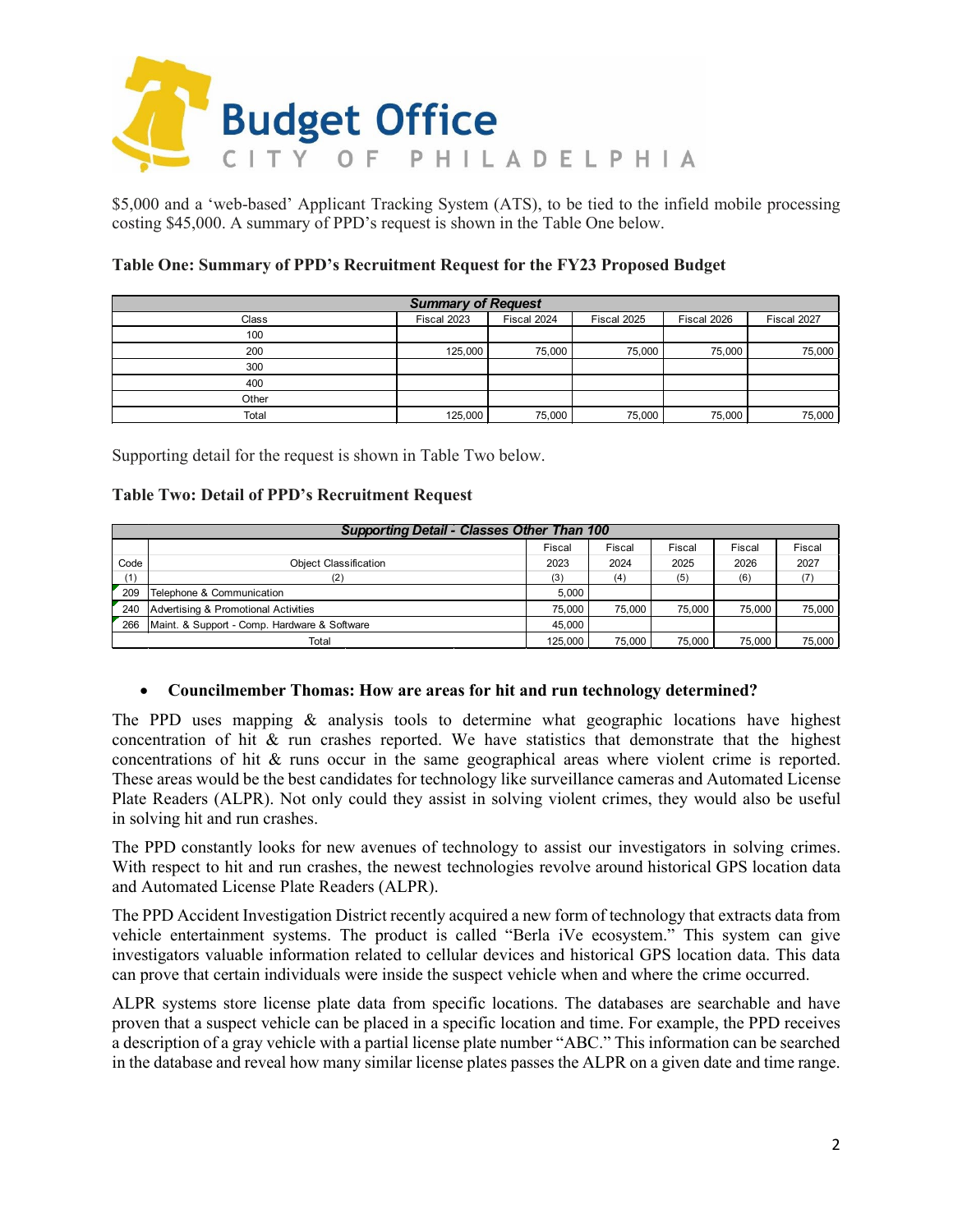

#### • **Councilmember Gilmore Richardson: How long would it take to develop the scope of work for a position regarding Police Explorers?**

There has been an ongoing collaborative between police recruitment and City OHR to develop a police cadet program that could cover the gap years between aging out of Explorers and hiring age for police. The challenge has been that thus far in developing a scope of work that does not by nature belong to another bargaining unit or civil service position. The process to determine the scope of work is ongoing but it is not possible at this time to develop a timeline due to collective bargaining challenges.

Please contact my office for further information.

Thank you,

Police Commissioner Danielle Outlaw Philadelphia Police Department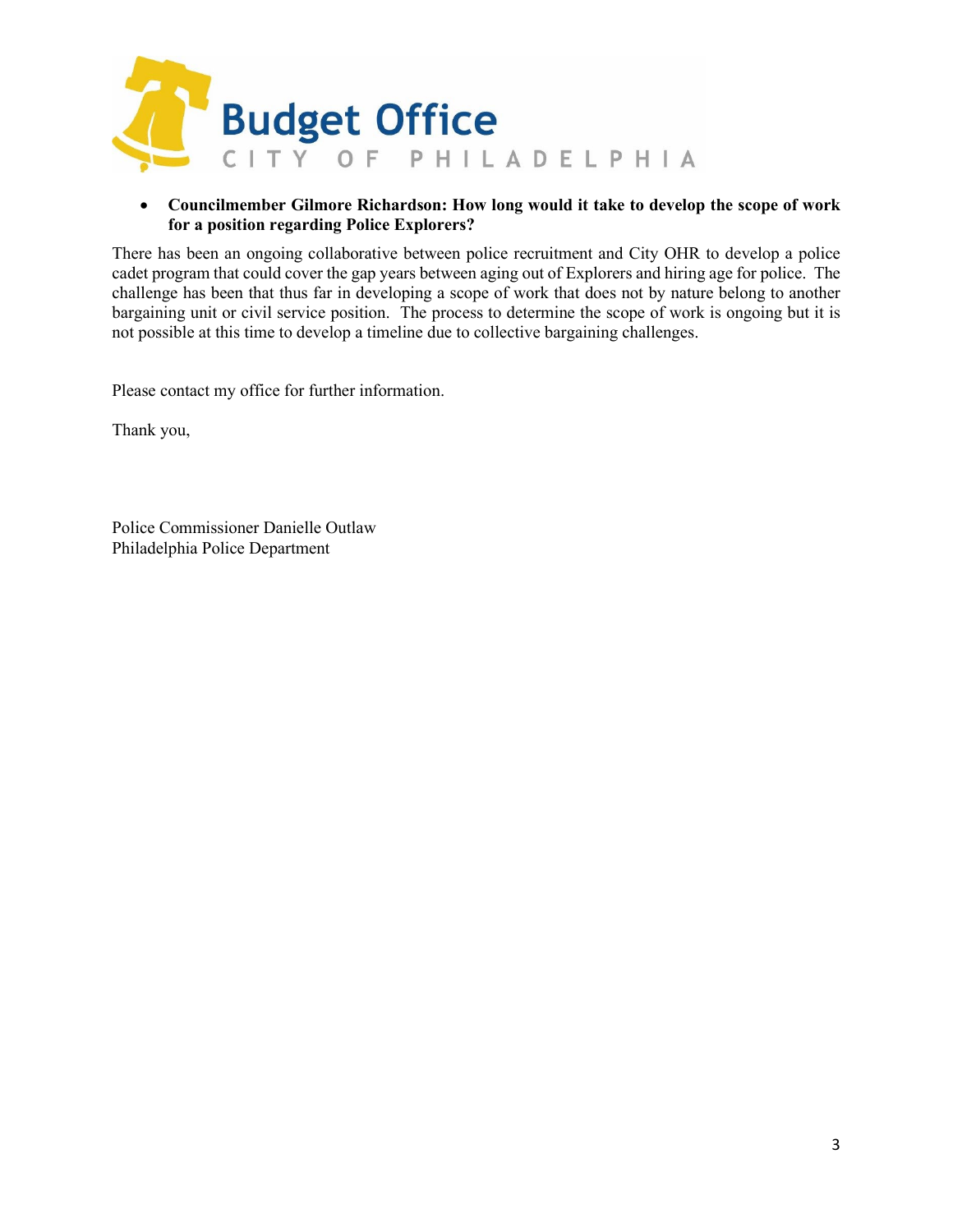# Appendix A: PPD Demographics and Statistics

*Key:*

Each of the letters refer to the demographic of the potential candidate to include: "A" for all groups identifying as being of Asian descent, "B" for Black/African American, "H" for all applicants of Hispanic and/or LatinX descent, "W" for White/Caucasian, and "O" for Other for those that do not fall under the preceding categories (e.g., Arabic, etc.) Please note: Candidates self-identify and may write in a variety of responses.

21B & 21C indicate the year and list in the order in which we receive them. For instance, "21" indicates the year received from OHR and the letter is assigned in chronological order to reference each list received for that specific year.

"M" and "F" refer to the gender of the candidate.

FTC Docs – the term is used to identify candidates who have "Failed to Comply" and have not submitted pertinent documents to continue in the process. (Ex. Social Security Card, Birth Certificate, etc.)

Reject Pending – refers to any candidate that is currently being processed as a rejection from the process. This final rejection must be approved at every level prior to being formally listed in our system and finalized.

Reject Thru – refers to any candidate that has been processed as a rejection and finalized.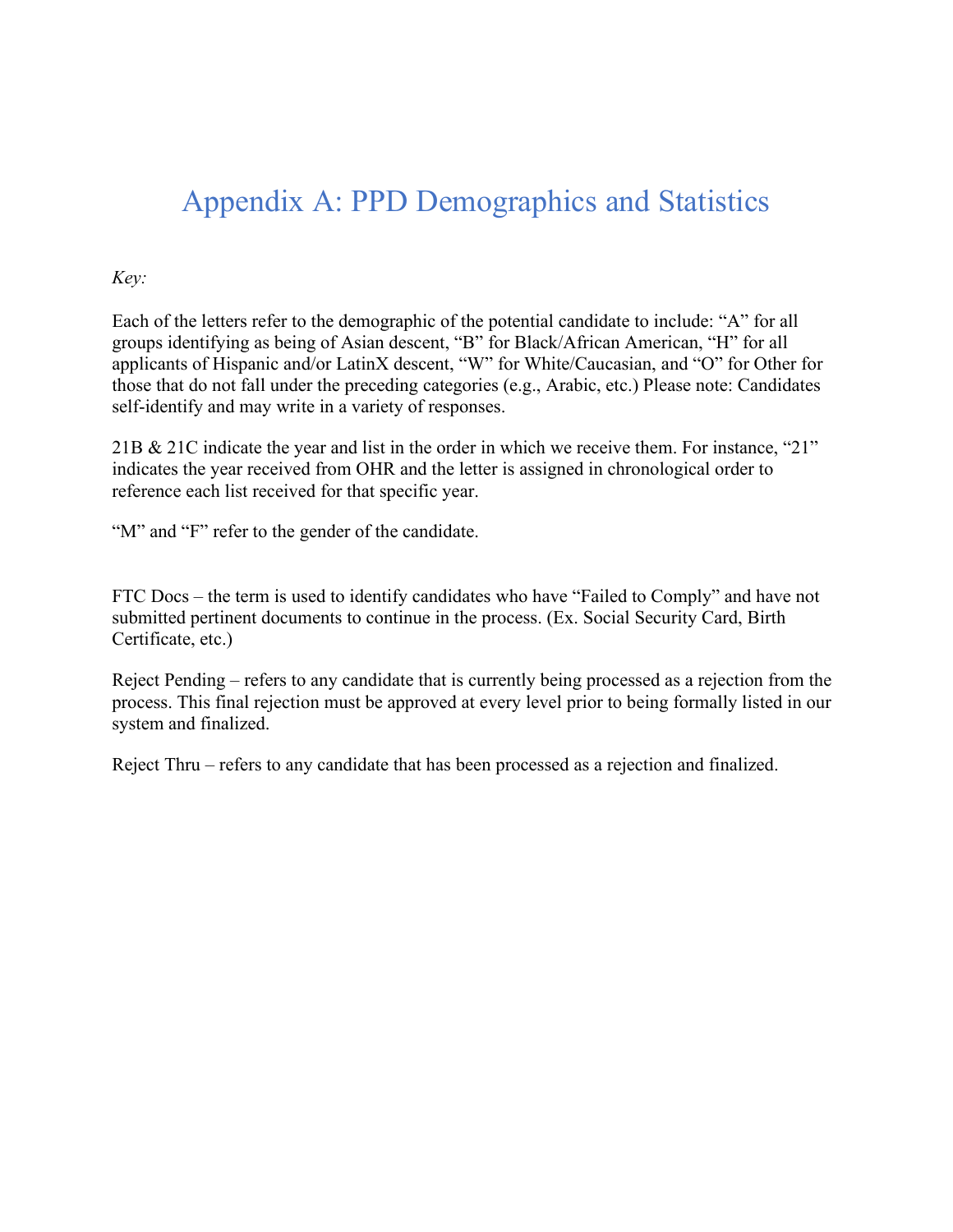### **Appendix A: PPD Demographics and Statistics**

### 805 OF THE 4,913 ATTENDED ORIENTATION 106 APPLICANTS WITHDREW 197 FAILED READING AND 194 FAILED AGILITY OF 351 APPLICANTS THAT INTERVIEWED, ONLY 79 WERE HIRED

#### **21B ORIENTATION DEMOGRAPHIC TOTALS AS OF 4/26/22 (ACTIVE LIST) A/M A/F B/M B/F H/M H/F W/M W/F O/M O/F O-UNK 21B** Invited to Orientation --------- --------- ------- -- ------- -- ------- -- ------- -- ------- -- ------- -- --------- --------- ------ --- **4913** Attended Orientation 1 43 2 22 1 16 1 23 52 1 84 49 12 1 1 **805** FTA Orientation FTA Orientation ------- -- ------- -- ------- -- ------- -- ------- -- ------- -- --------- --------- ------ --- **3991** Reading Failures 1 12 2 65 36 28 13 15 8 4 -------- 1 **197** Orientation Withdrawals ------- -- 1 ------- -- ------- -- ------- -- ------- -- | -------- | --------- | 105 <mark>| 106</mark> Orientation Declinations 1 1 -------- 5 5 5 2 1 9 6 -------- 1 2 32 Agility Failures 1 8 -------- 47 40 31 5 38 38 13 2 ------ --- **194** Interviews Scheduled 19 -------- 95 25 54 16 118 20 5 ------ --- **352** Applicants Showed for Interview 18 -------- 75 24 46 15 105 18 5 -------------- --- **306** Applicants FTA Interview 1 -------- 20 1 8 1 1 2 3 ------ --- **46** Military Hold ------- -- ------- -- ------- -- ------- -- ------- -- ------- -- --------- --------- 10 **10**